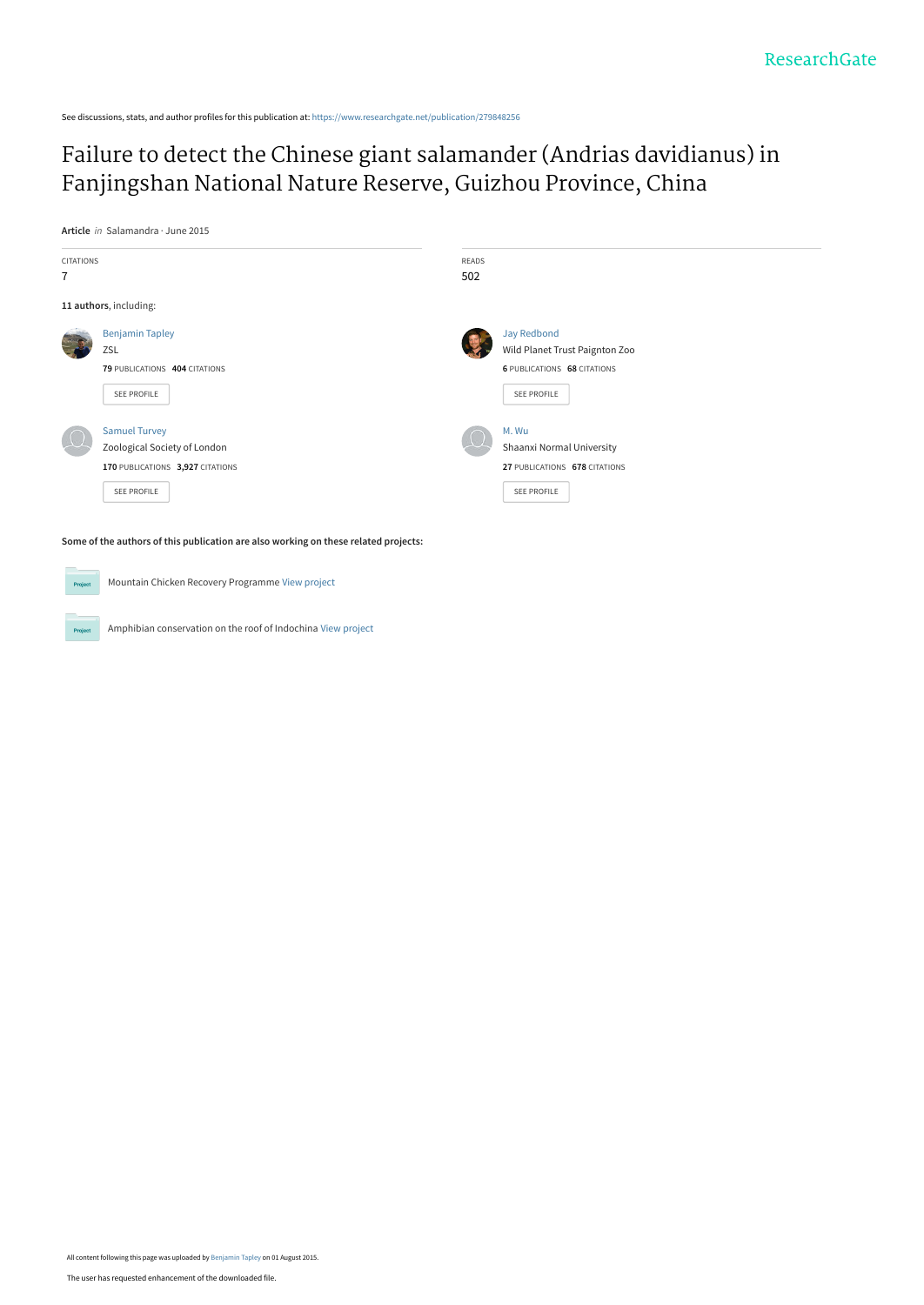### **Correspondence**

## **Failure to detect the Chinese giant salamander (***Andrias davidianus***) in Fanjingshan National Nature Reserve, Guizhou Province, China**

Benjamin Tapley<sup>1</sup>, Sumio Okada<sup>2</sup>, Jay Redbond<sup>3</sup>, Samuel Thomas Turvey<sup>1</sup>, Shu Chen<sup>1</sup>, Jing-Cai Lü<sup>4</sup>, Gang Wei<sup>4</sup>, Min-Yao Wu<sup>5</sup>, Yuan Pan<sup>1,6</sup>, Ke-Feng Niu<sup>7,8</sup> & Andrew Alexander Cunningham<sup>1</sup>

<sup>1)</sup> Zoological Society of London, Regent's Park, London NW1 4RY, UK

2) Totorri University, Koyama-Minami, Tottori, Japan

3) Wildfowl & Wetlands Trust, Slimbridge, Gloucester GL2 7BT, UK

4) Guiyang University, Guiyang, Guizhou Province, People's Republic of China

5) Shaanxi Normal University, Xi'an, Shaanxi Province, People's Republic of China

6) Imperial College London, Division of Biology, Buckhurst Road, Ascot, Berkshire SL5 7PY, UK

7) Fanjingshan National Nature Reserve Administration, Jiangkou County, Guizhou Province, People's Republic of China

8) Life Sciences and Systems Biology, University of Torino, Italy

Corresponding author: Венјамин Тарьех, e-mail: ben.tapley@zsl.org

Manuscript received: 20 December 2013 Accepted: 23 May 2014 by STEFAN LÖTTERS

The Chinese giant salamander, *Andrias davidianus* BLANchard, 1871 (Caudata: Cryptobranchidae), is the world's largest amphibian. It is endemic to China and is currently listed as Critically Endangered by the IUCN (Liang et al. 2004) and ranked as the number 2 global priority for amphibian conservation on the basis of threat and evolutionary history by the Zoological Society of London's Evolutionarily Distinct and Globally Endangered (EDGE) programme (Isaac et al. 2012). Wild populations are threatened and some have already become extinct (Wang et al. 2004). Population declines have been attributed to habitat loss and fragmentation, and especially hunting for luxury food markets and potentially to stock salamander farms (Wang et al. 2004, Feng et al. 2007, Dai et al. 2009, Liang et al. 2004). *Andrias davidianus* is particularly vulnerable to overexploitation due to its slow growth and age at which it attains sexual maturity; generation length has been estimated to be 15 years (Liang et al. 2012).

Guizhou Province, located in southwestern China, is considered an important region for *A. davidianus*, with wild populations recorded historically from 30 counties in the province (Fei et al. 2006). Fanjingshan National Nature Reserve (FNNR) is 41,900 ha in size and characterised by a mid-subtropical montane moist monsoon climate. The reserve was established in 1978 specifically to protect *A*. *davidianus* as well as other threatened species (UNESCO 2013). The core area of FNNR contains approxi-

mately 1,100 people, with a further 15,000 people living in the buffer zone surrounding the reserve. It is situated in one of the poorest areas in China, but is currently experiencing extensive development for national-scale tourism (UNESCO 2013). FNNR was chosen as a study site because *A. davidianus* has been recently recorded from the reserve (Global Environment Facility 2004, Zhang 2008) and the relatively undisturbed rocky streams and small rivers running through forest provide optimal habitat for giant salamanders.

There are no published data on the seasonal activity periods of wild *A. davidianus*, so field surveys were timed to coincide with peak activity periods of the closely related *A. japonicus* documented by Та<sub>GUCHI</sub> (2006). FNNR was visited in May 2013, a time of year when we suspected that *A. davidianus* would be active and beginning their breeding season. From 8–15 May, we surveyed two of the major river systems (Panxi and Heiwan) within the core and buffer zone of FNNR (Fig. 1). Our aims were to collect data on the relative abundance of wild *A. davidianus* and its habitat and to train Chinese biologists in field survey techniques. The Panxi and Heiwan rivers were selected as they are known to have supported populations of *A. davidianus* in the recent past (Global Environment Facility 2004). While the Heiwan River is accessible via a tourist road for sight-seeing, the Panxi River is much less accessible and further away from human disturbance.

All articles available online at http://www.salamandra-journal.com © 2015DeutscheGesellschaftfürHerpetologieundTerrarienkunde e.V.(DGHT), Mannheim, Germany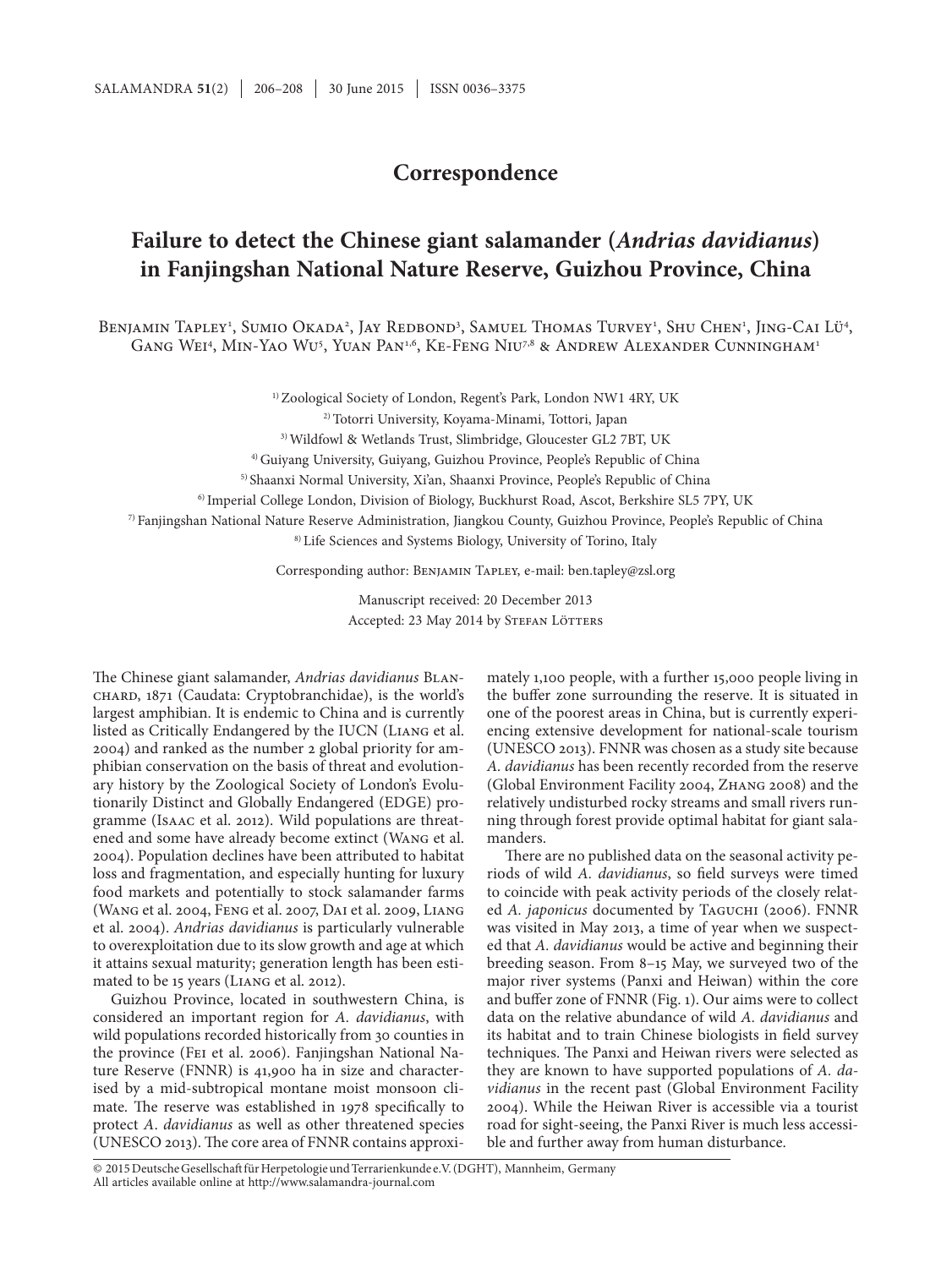Night-time surveys were conducted during known peak activity times (20:00–01:00 hrs) of *A. davidianus* (Liang & Wu 2010) to ensure we had the greatest chance of detecting individuals. Survey teams consisted of 4–7 people, and three of the researchers had prior experience of surveying crytobranchid salamanders. We surveyed three 100 m sections along the Panxi River within the core zone of FNNR at approximately 600 m above sea level, and three 1 km sections along the Heiwan River within the core zone and one 50 m stretch in the buffer zone. Survey sites on the Heiwan River ranged from 600–1,000 m above sea level. We followed several recommended giant salamander field survey techniques, including wading, turning substrate, net-

ting, snorkelling, nocturnal spotlighting, and baited traps (described by Browne et al. 2011). To prevent the spread of pathogens between sites, powder-free nitrile gloves were worn at all times and were changed between sites. Equipment, footwear and vehicle tyres were disinfected with Virkon S between sites.

Despite a cumulative 1,388 trapping hours, 62.7 person hours of day-time wading, turning substrate, netting and snorkelling, and 66 person hours of night-time spotlighting and snorkelling, we failed to encounter *A. davidianus* in either the Panxi River or the Heiwan River. The habitat in surveyed sections of both the Panxi and Heiwan rivers appeared optimal and undisturbed and there was ample



Figure 1. Map of Fanjingshan National Nature Reserve. The Heiwan and Panxi rivers were surveyed for *Andrias davidianus*.